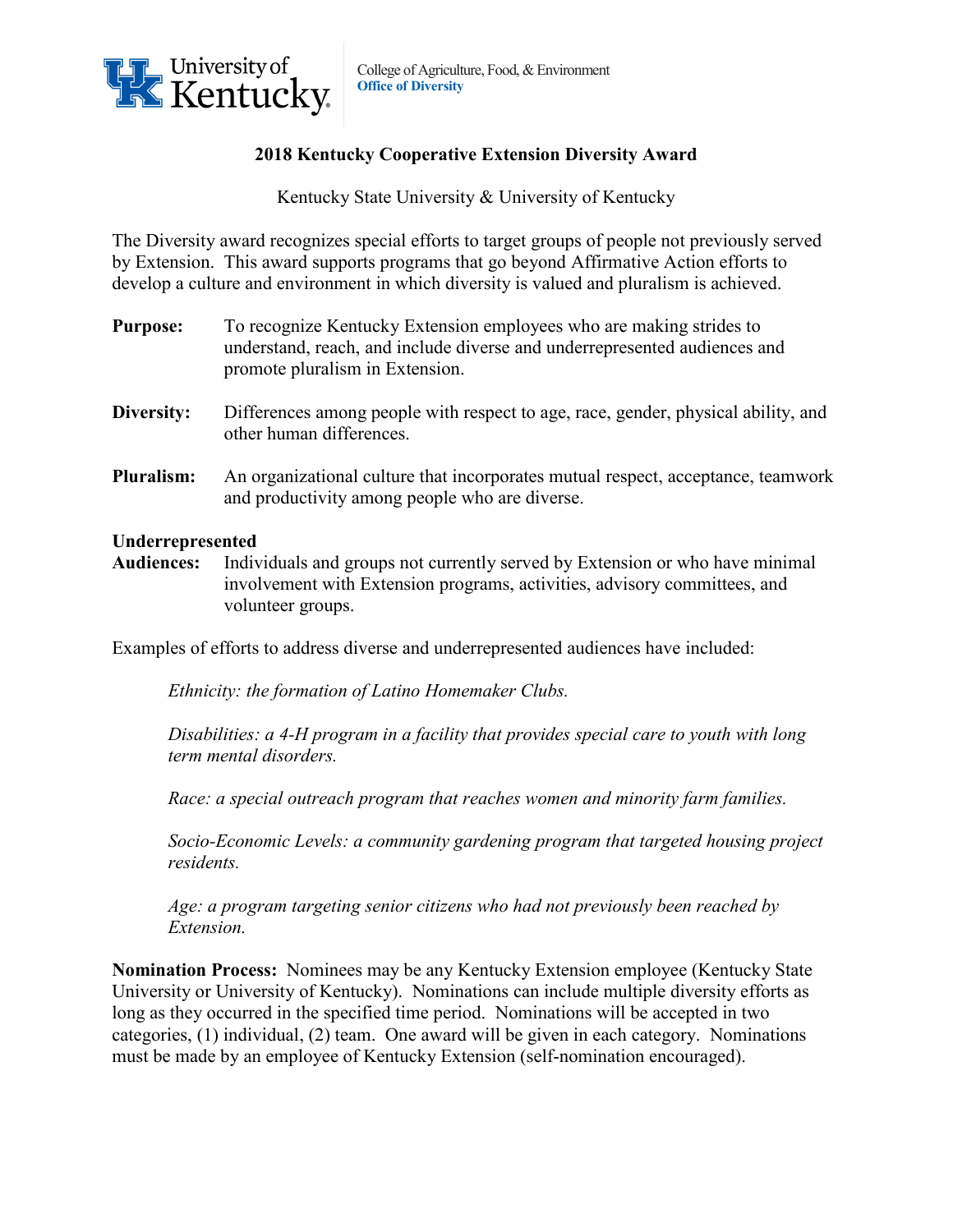

**Selection Process:** The nominations will be judged by a committee appointed by the Assistant Dean for Diversity in the UK College of Agriculture and the 1890 Administrator at KSU and will include both Extension and non-Extension members. The committee will review nominations and recommend the award winners to the Administrator and the College Assistant Dean for Diversity.

**Award Presentation:** The winners will receive a plaque and a program award of \$500.00 (individual) and \$1,000.00 (team) for use in their county/department to continue diversity efforts.

**Guidelines for Nominations:** Nominations will be evaluated for outstanding accomplishments in achieving and sustaining diversity and pluralism in Kentucky Extension. Nominations are for accomplishments from October 1, 2017 through September 30, 2018. *The program nominated could have started before October 1, 2017, but it must have also been ongoing during the period October 1, 2017 - September 30, 2018. N*ominations can be submitted via email [CAFEDIVERSITY@LSV.UKY.EDU](mailto:CAFEDIVERSITY@LSV.UKY.EDU) or enter your nomination into qualtrics at [2018 KY](https://uky.az1.qualtrics.com/jfe/form/SV_9X1c7G2KDNjdznL)  [Cooperative Extension Diversity Award](https://uky.az1.qualtrics.com/jfe/form/SV_9X1c7G2KDNjdznL) You only have to submit your nomination once through email or qualtrics. **Other forms of supporting materials**, such as video tapes, newspaper clippings, or publications, **will not be accepted or considered in the review process**.

**Nomination Format:** In addition to describing the program the nomination must address the following:

- Define the group that was targeted and explain how this was a new audience for Extension. Why were special efforts needed to reach this audience?
- What obstacles had to be overcome to accomplish this program?
- How did this effort add to the appreciation/understanding of diversity?
- What was the impact?
- How will the audience be involved in ongoing or future Extension programs?

**Due Date:** The deadline for receipt of nominations is **January 11, 2019 at 5:00 EST**. Send nominations as a word attachment via email to: [CAFEDIVERSITY@LSV.UKY.EDU](mailto:CAFEDIVERSITY@LSV.UKY.EDU) or enter your nomination into Qualtrics [https://uky.az1.qualtrics.com/jfe/form/SV\\_9X1c7G2KDNjdznL](https://uky.az1.qualtrics.com/jfe/form/SV_9X1c7G2KDNjdznL) If you have any questions, please do not hesitate to contact Mia Farrell, Interim Director Office of Diversity, UK College of Agriculture, Food and Environment [Antomia.farrell@uky.edu](mailto:Antomia.farrell@uky.edu) or Call 859-218-4800 for more information. Individual and Team recipients will be recognized at the Kentucky Extension State Council Meeting in the spring.